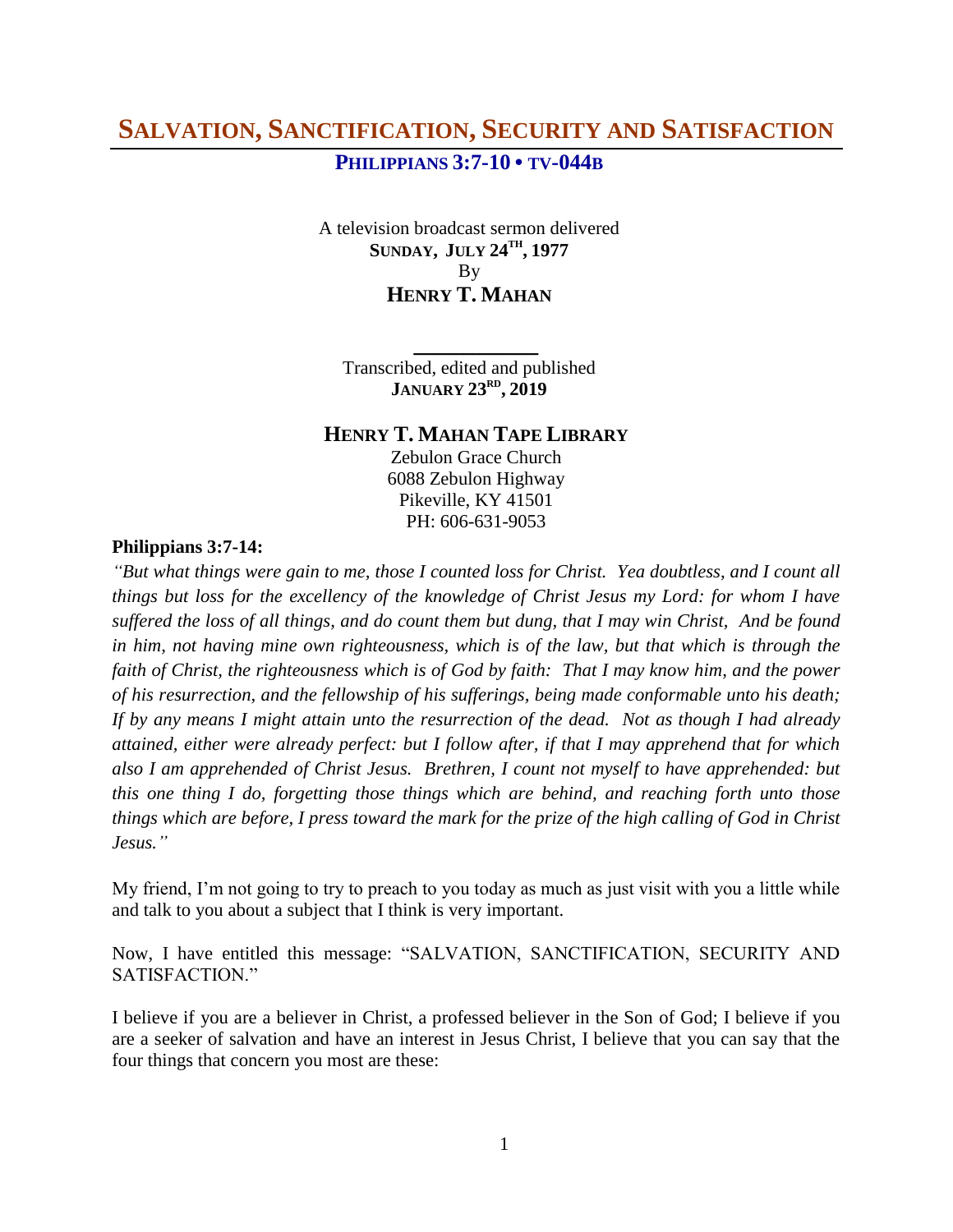#### **PHILIPPIANS 3:8-10 • HENRY T. MAHAN**

When I preach to you and prepare a message to deliver to this television congregation, I preach to myself. I want to know the Gospel. I want to know Christ. I don't want to miss salvation and I don't want to miss eternal life.

We're not in this thing to promote ourselves; we're seeking the Lord together, studying God's Word together, trying to come to a saving interest in Jesus Christ, myself, and you. And I believe these four things concern us more than anything else; they did the apostle Paul.

Take your Bible and turn to the book of **Philippians chapter 3**. Will you open your Bible and let's begin reading at **verse 8**. Paul mentions these four things, four most important things, things that concern me and things that concern you; I believe the four most important areas of our entire lives:

First of all: In **verse 8;** will you look at **Philippians 3:8**? Paul said, *"That I may win Christ and be found in Him"*

Paul was concerned about his salvation. He was concerned about a saving interest in Jesus Christ for himself. He didn't say, "O that you may win Christ; that you may be found in Him;" he said; "*That I may win Christ and be found in Him."*

I can't preach repentance to you if I've never experienced repentance. I cannot preach Christ to you if I do not know Him myself. I cannot preach faith to you if I've never believed. This is something that I'm interested in.

This is something that Paul was interested in. What is more important than our interest in Christ? What is more important than our salvation, to be found in Christ? *"That I may win Christ and be found in Him."* 

Salvation is not found in the church; it's not hard to be found in the church or in doctrine or in theology or in the catechism class or in the creed. It's not difficult to be found there. Many people are found there. Millions of people are found there, but I want to be found in Christ.

John Newton wrote these words. He's the author of that great hymn "Amazing Grace how sweet the sound that saved a wretch like me." He wrote these words:

> **"Tis a point I long to know Often it gives me anxious thought Do I love the Lord or no? Am I His or am I not?"**

Paul was interested in that, are you? I'm going to deal with that in a moment, our salvation, *"To win Christ and be found in Him."*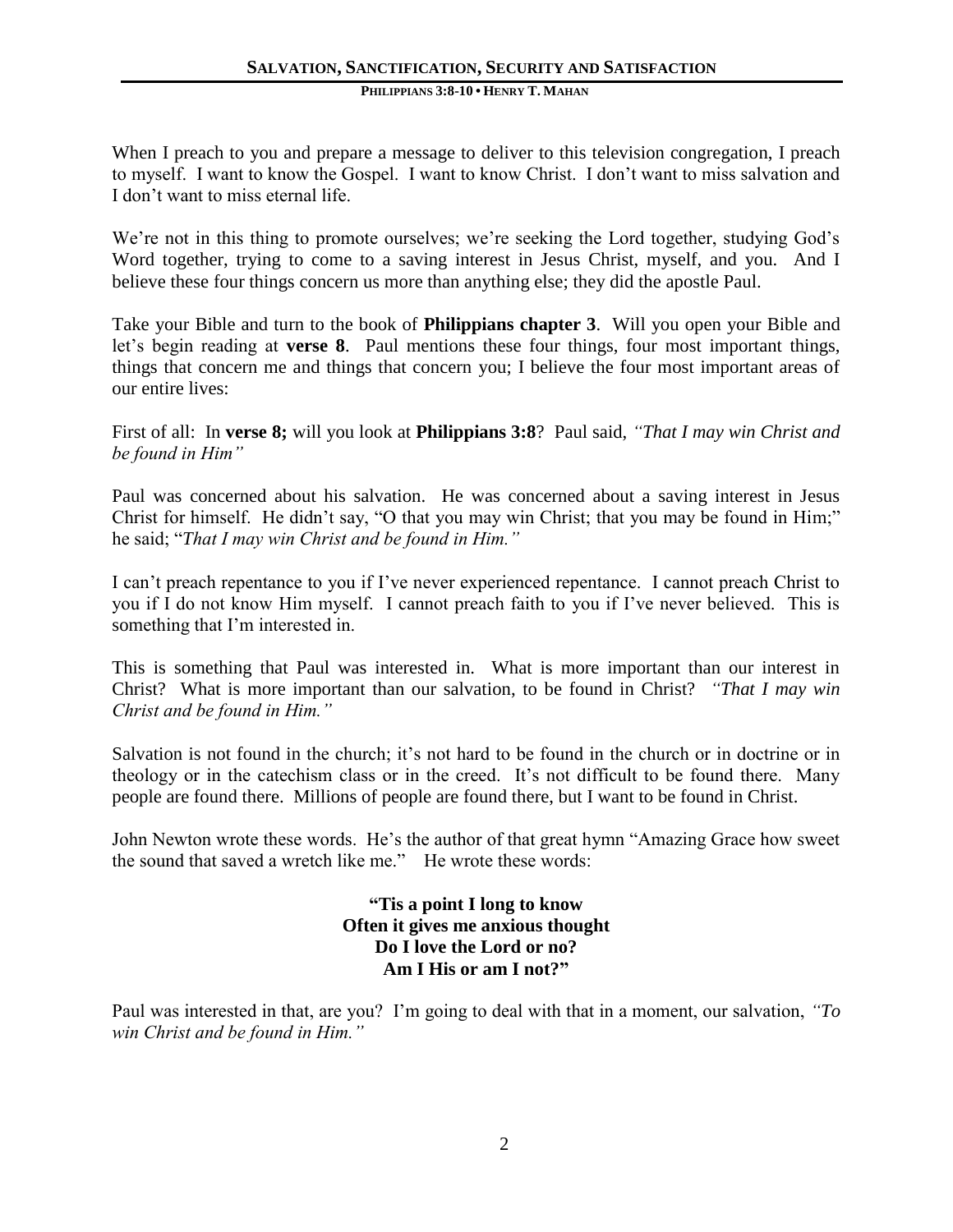#### **PHILIPPIANS 3:8-10 • HENRY T. MAHAN**

Secondly: Look at **verse 9 in Philippians 3**; Paul wrote this: *"That I may win Christ and be found in Him, not having mine own righteousness,* (my own holiness and my own sanctification) *but the righteousness of Christ"*

He was interested in having a perfect righteousness. You know, our Lord said to the disciples; He was talking about the religious Pharisees. They were the super religious people of His day, the hyper religious people.

They were the fellows that stood on the street corner and prayed long prayers and read the Scriptures on the street corners. They were the fellows that professed to walk with God; they were teachers of the Scripture.

They were super religious, holier-than-thou. They were the fellows that brought Christ the woman found in adultery and cast her at His feet. They were the fellows that threw the man out of the synagogue that professed to know the Saviour.

They were the men that cried for His death. These were the pious, religious, people of that day. And Christ said to His disciples; he said: *"Except your righteousness* (your holiness) *exceed theirs you won't enter the kingdom of God."*

So, Paul was concerned about this righteousness, this holiness, without which no man will see the Lord. He wasn't concerned about his own because he knew with Isaiah that his righteousness was filthy rags.

He said; *"I know in my flesh dwelleth no good thing."* He said; *"I know in the flesh no man can please God."* Paul wanted to know Him, Christ Jesus, be found in Him not having a fig leaf apron of self-righteousness full of holes like filthy rags in God's sight.

He wanted to be clothed in the spotless holiness and righteousness of Jesus Christ. That's what he was concerned about, having a holiness, having a righteousness, having a divine character with which God would be pleased.

Thirdly: Look at **verse 10**. Paul was interested in salvation, sanctification, and then in **verse 10** he cried this: *"That I may know Him and the power of His resurrection* (resurrected life)."

It wasn't just a decision that Paul was interested in. It wasn't just getting, having an experience, but he wanted the security of being in Christ to continue in Christ. He wanted that security to remain in Christ and to grow more like Christ progressively every day.

He wanted to know the power of His resurrected life. He said; "I don't want to preach to others and then myself become a castaway. I'm not interested in that, but I want to know Christ and the power of His resurrected life."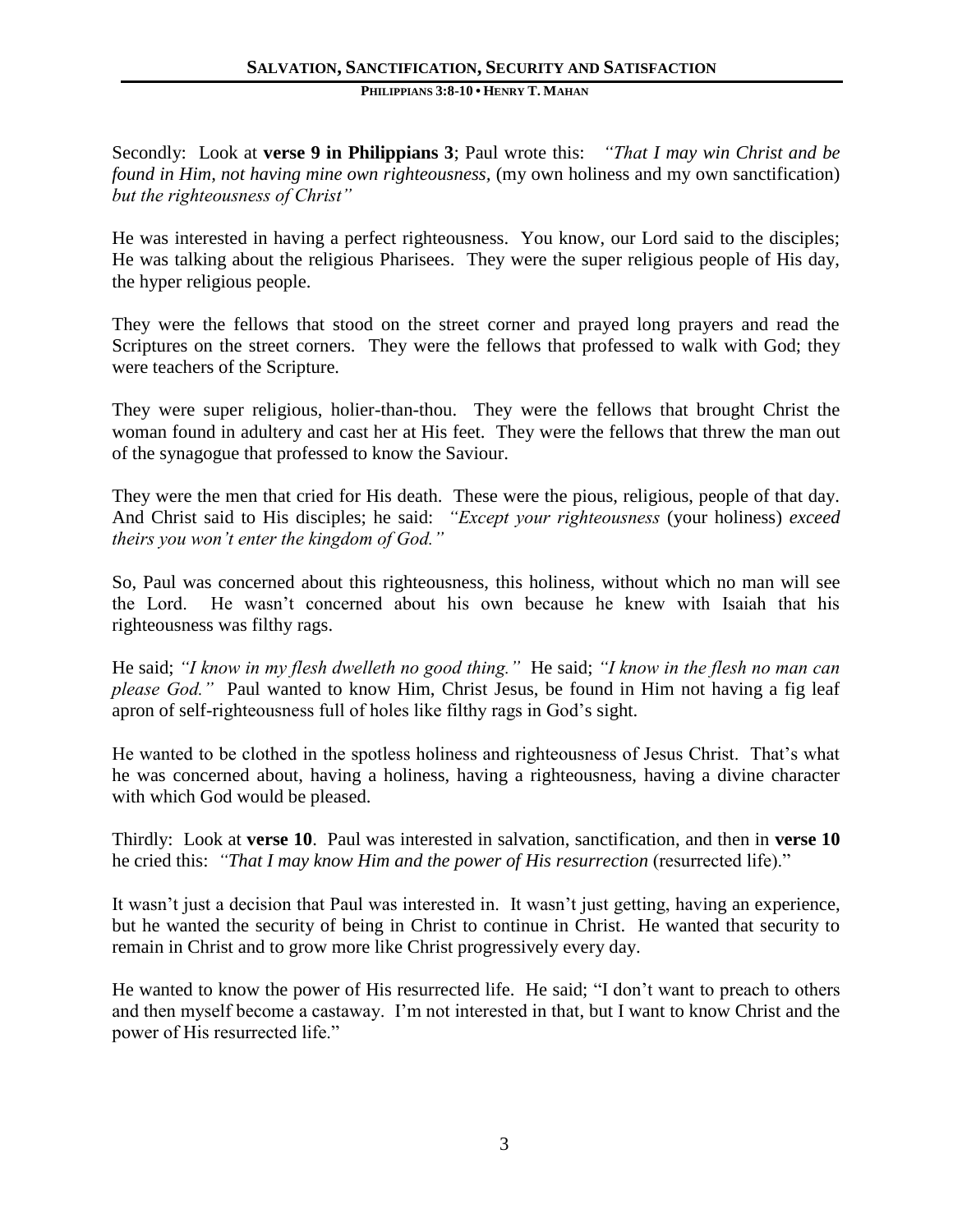Israel walked 40 years across the wilderness and came to the very gate of Canaan and fell away. And you know Judas walked three years with the Master and then betrayed Him. So, we're not interested in just a profession; we're interested in a progression and a growth in Christ.

God said, *"He that continueth to the end the same shall be saved. If any man draw back, I have no pleasure in him. We are the household of Christ if we continue in the faith, if we hold fast our profession, firm to the end."* If we're able to say with Paul, *"The time of my departure is at hand. I fought a good fight; I've kept the faith."*

Security in Christ is vital, permanence in Christ, not just walking an aisle and shaking a preacher's hand and saying "I believe some doctrine and I'm getting fixed up for heaven." That's not it.

It's being born again. It's being made a new creature in Christ. It's the Holy Spirit dwelling within us. *"If any man hath not the spirit of Christ he's none of His. If any man is in Christ he's a new creature."* 

It's receiving a new heart. God said; *"I'll take away that stony heart and give you a heart of flesh. Write my law on your heart. You'll be my sons, my jewels, my brethren, my bride, my people, my sheep."*

Look at **verse 11.** Paul was interested in salvation, *"That I may win Christ and be found in Him.*" He was interested in sanctification, having a perfect holiness, a perfect standing in God's presence.

He was interested in security, permanence in Christ, that growth in grace and the knowledge of Christ.

Fourthly: He said in **verse 11***, "If by any means,* (if possible) *I might attain unto the resurrection of the dead"*

I'll tell you; Paul doesn't talk like present-day religionists, these people that say, "I made a profession and I accepted Jesus and I joined the church and I was baptized and I'll see you in glory."

Listen to Paul, *"That I may win Christ."* This was the man who wrote 13 books in the New Testament by the leadership of the Holy Spirit. This is the man who personally met Christ on the road to Damascus.

Here was an apostle of Jesus Christ, the chosen vessel to the Gentiles. Here was a man who founded churches; the first missionary after Christ arose. And here he is talking about "O that I may win Christ and be found in Him, that I might have His righteousness and not my own, that I may know Him and the power of His resurrected life."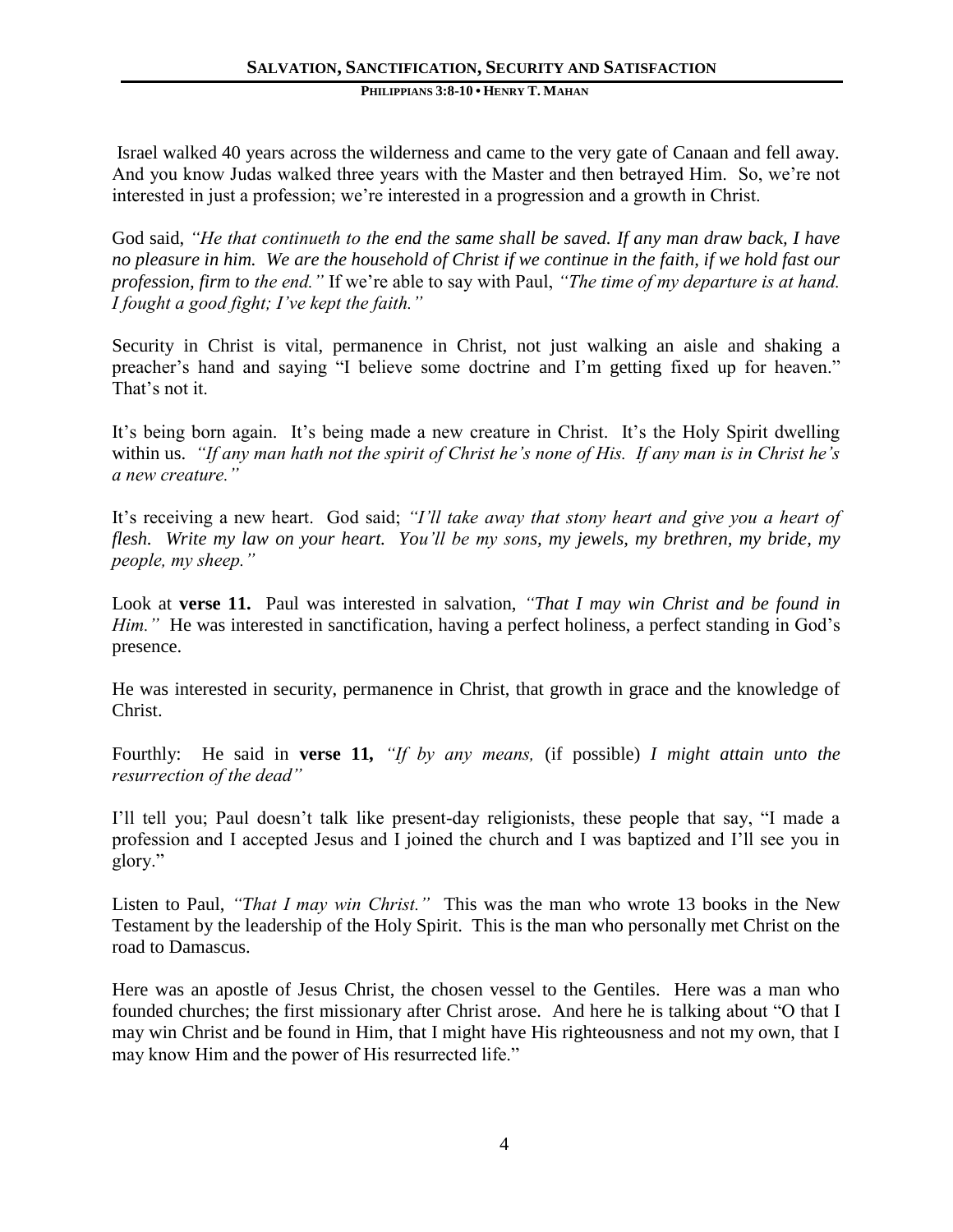"O that I may attain, if possible, if by any means, I might attain to the resurrection of the dead, that I might attain the highest glory, that I might attain the greatest satisfaction, that I might attain resurrection."

Listen to David; he said in **Psalm 17:15,** *"As for me, I shall behold thy face in righteousness and I shall be satisfied and not until then. I shall be satisfied when I awake with His likeness."*

Paul said, "I haven't attained that goal yet," Look at **verses 12-14**, **Philippians 3**; "*Not as though I had already attained, either were already perfect: but I follow after, if that I may apprehend that for which also I am apprehended of Christ Jesus. Brethren, I count not myself to have apprehended: but this one thing I do, forgetting those things which are behind, and reaching forth unto those things which are before, I press toward the mark for the prize of the high calling of God in Christ Jesus."*

"I haven't attained that goal yet; I'm not perfect. I've not completed the journey. I've not finished the course. I've not, I've not gained these things that I want, but I forget the past and I press forward toward the mark of the prize of the high calling of Jesus Christ my Lord, to be saved, that I may win Christ, to be sanctified, having His righteousness, to be secure in His fold, to know Him and the power of His resurrected life, and to be totally satisfied. Oh, that day when I shall see Him and behold His righteousness and be just like Him. That's when I will be satisfied."

Now let's look at these four things, applicable to you and to me. We've listened to the apostle Paul. Now let's see about our salvation.

First of all: Salvation, that's forgiveness of sin, that's pardon, that's our names in glory and that's being redeemed by Christ, and that's being saved

Salvation is in Christ. That's where it is; it's in Christ. Listen to Paul: *"That I may win Christ and be found in Him."* 

Salvation is not in the church; it's in Christ. Salvation is not in church membership; it's in Christ. Salvation is not in a feeling or an experience or in an emotion or in a doctrine or in a sacrament or in an ordinance; it's in Christ. That's where it is.

And to seek salvation anywhere else is to be thwarted and frustrated. It's to be deceived; it's to be condemned, to seek it anywhere else but where it is. It's in a person. Christ said*, "This is eternal life, to know God and Jesus Christ whom He hath sent. This is the record; God hath given to us eternal life and this life is in His Son."*

I was visiting a dear lady just a few blocks from where I am right now in this TV studio, just a few blocks down the street who was dying. And I turned to this verse of Scripture, **1 John 5:11.**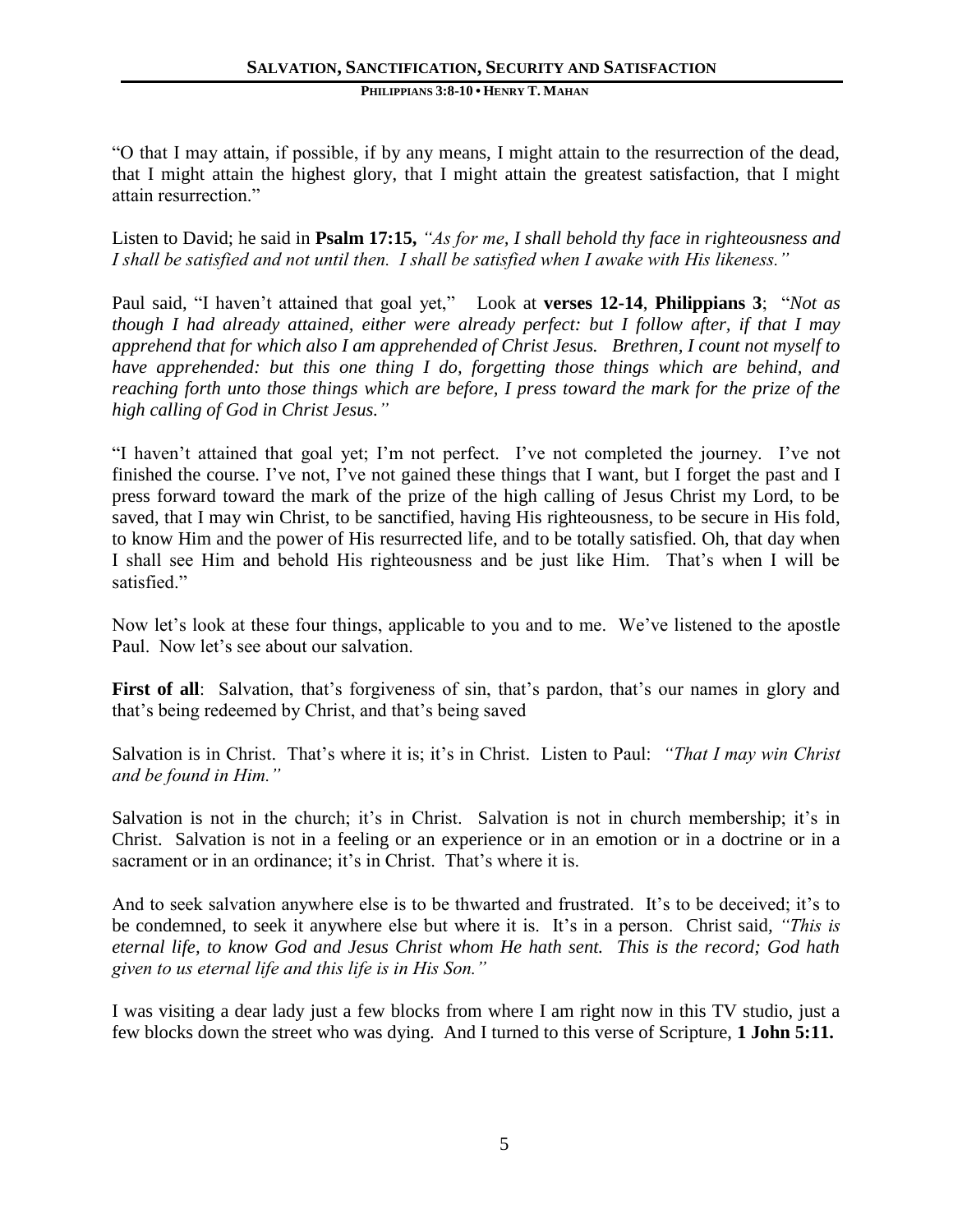She was not a church member to my knowledge. She made no profession of being saved but she wanted to talk to me. And I talked to her and we read this Scripture and I had her read it; *"God has given us eternal life and this life is in His Son."* 

I said, "Where is it?" She said, *"In His Son.*" I said, "It doesn't say it's in the church does it?" He doesn't say it's in the doctrine or the denomination or in the priesthood or in the minister's hand or in the baptismal waters or in the bread and wine.

Where is this eternal life? "It's in His Son," she said. I said, "That's where it is; it's in His Son. He that hath the Son of God hath life." "To know Christ," Paul said. *"O that I may win Christ and be found in Him. All spiritual blessings are in Christ."*

Turn over in your Bible to the book of **Ephesians chapter 1:3**. Look there at **verse 3** of **Ephesians 1**; it says: *"God hath blessed us with all spiritual blessings in Christ."* That's where it is; it is, *"in Christ."*

Look if you will there at **verse 4**; it says, *"Having chosen us in Christ."* That's where God chose us. God's gifts are eternal. God's gifts are not gifts of emotion or time, but God's gifts are eternal; they are in Christ.

And then look at **verse 7**; *"In whom we have redemption."* Where is redemption? It's in Christ, the same place we have covenant blessings and spiritual blessings and blessings of His choice. We have blessings of redemption in Christ.

## **"There's a fountain filled with blood Drawn from Emanuel's veins And sinners plunged beneath that flood Lose all their guilty stains."**

The royal banquet of mercy is served up by one host, the Lord of glory. The justice of God is satisfied by the Lord of glory. The law of God is honored and obeyed by the Lord of glory.

Look at **Ephesians 1 verse 6**; it says: *"We are accepted in Christ, in Christ."* 

## **"My sins; oh the bliss of that glorious thought My sin, not in part, but the whole Were nailed to the cross and I bear them no more Praise the Lord; it is well with my soul."**

My sin, not because I've repented, or not because I've preached, or not because I've served God, or not because I'm doing the best I can; my sins are put away because Christ paid for them. That's right; *"By His stripes I am healed."*

So, salvation is in Christ. It's in the Christ of eternal glory. It's in the Christ of time and revelation. It's in the Christ who represented us. It's in the Christ of the cross. It's in the Christ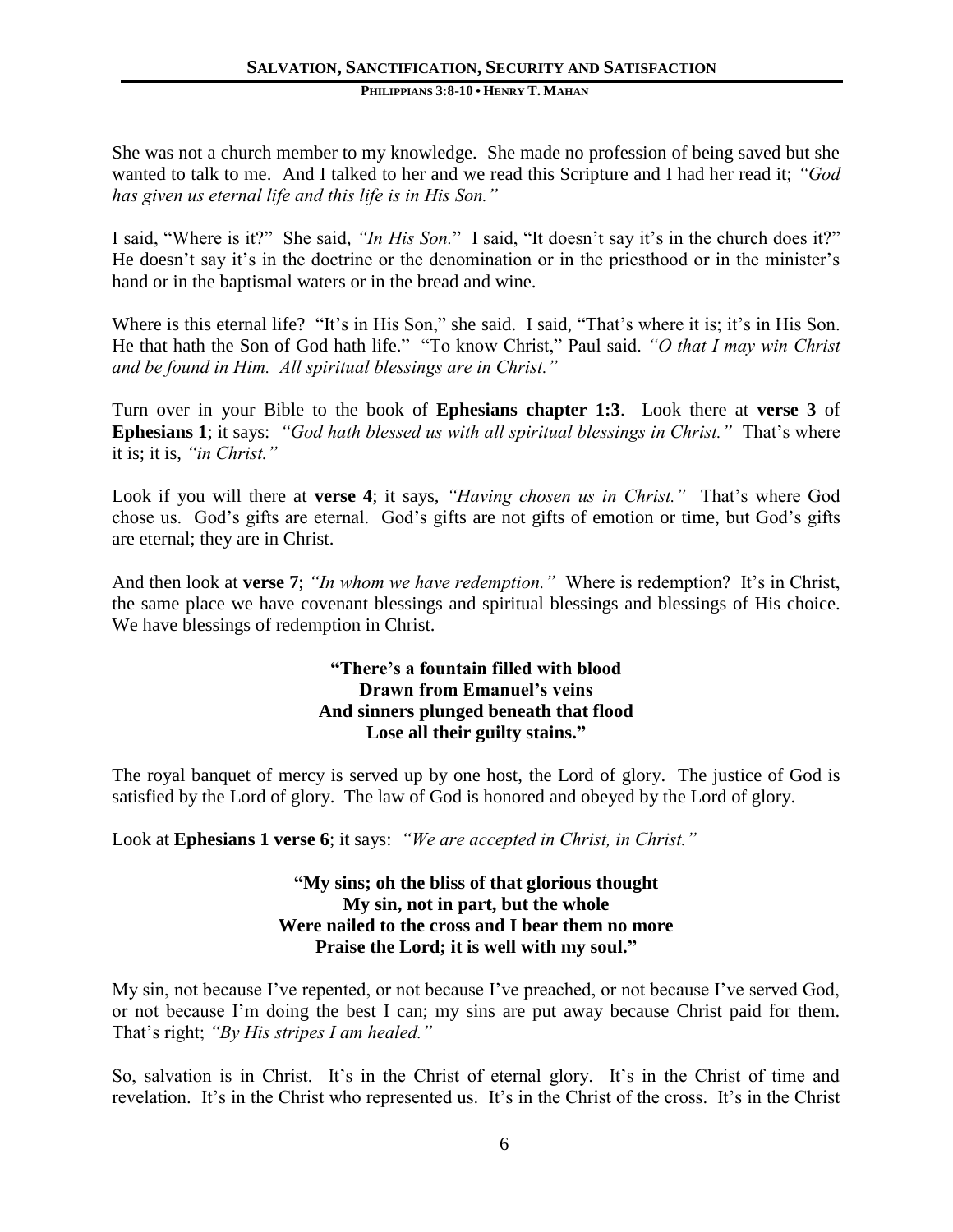#### **PHILIPPIANS 3:8-10 • HENRY T. MAHAN**

of the tomb. It's in the Christ of the resurrection. It's in the Christ of intercession. And it's in the Christ of coming glory. That's where salvation is, to know Him and to win Him, *"To be found in Him."*

**Secondly:** Sanctification. Now my friend; if you would understand, if you would understand what Christ came to do, if you would understand what Christ is doing you're going to have to become acquainted with the Old Testament; that's right.

Now, if you'll read **1 Corinthians 15:1-3** it says; Paul said, *"The Gospel that I preached to you, by which you're saved, wherein you stand; you keep in mind what I preached unto you unless you believe in vain. How that Christ died for our sins according to the Scriptures."* Now that's talking about the Old Testament Scriptures; He died according to what was written in the Old Testament."

Do you understand what He was doing? Do you understand what He did? *"He died according to the Scriptures,* (the Old Testament Scriptures)."And then, *"He was buried and rose again according to the Scriptures.*"

And then when our Lord opened the understanding of His disciples in **Luke 24**; it says that; *"He opened their understanding and spoke to them concerning himself as it was revealed in Psalms and Moses and the writings of David and Isaiah and others."*

In other words; Jesus Christ the Lord would explain to His disciples the cross, substitution, the sin-offering, God's justice and righteousness and what He came to do.

What did He do? He went back to the writings of Moses. He said, *"Moses wrote of me. Abraham saw my day and was glad."* Christ went back to the writings of Moses and Abraham and David and Isaiah and spoke to them concerning himself.

Now, if you would understand salvation and sanctification and justification and these words, you are going to have to get acquainted with the Old Testament or get acquainted with someone who can teach you the Old Testament.

Now the word sanctified; you're going to have to go back to the Old Testament and get the meaning. We have in the Bible the law of first mentioned, how a subject is dealt with first in the Word of God is generally the translation all the way through the Word of God.

And the word sanctified in the Old Testament is used in three senses; now get this:

First of all: sanctified in the Old Testament meant to set apart. That's right; this is the first mention of the word sanctified. It's to set apart. It's to take something common, something ordinary, and set it apart for God's use and for God's glory, *"As holy unto the Lord."*

I'll give you an example: **Genesis 2:3**; *"God sanctified the Sabbath Day."*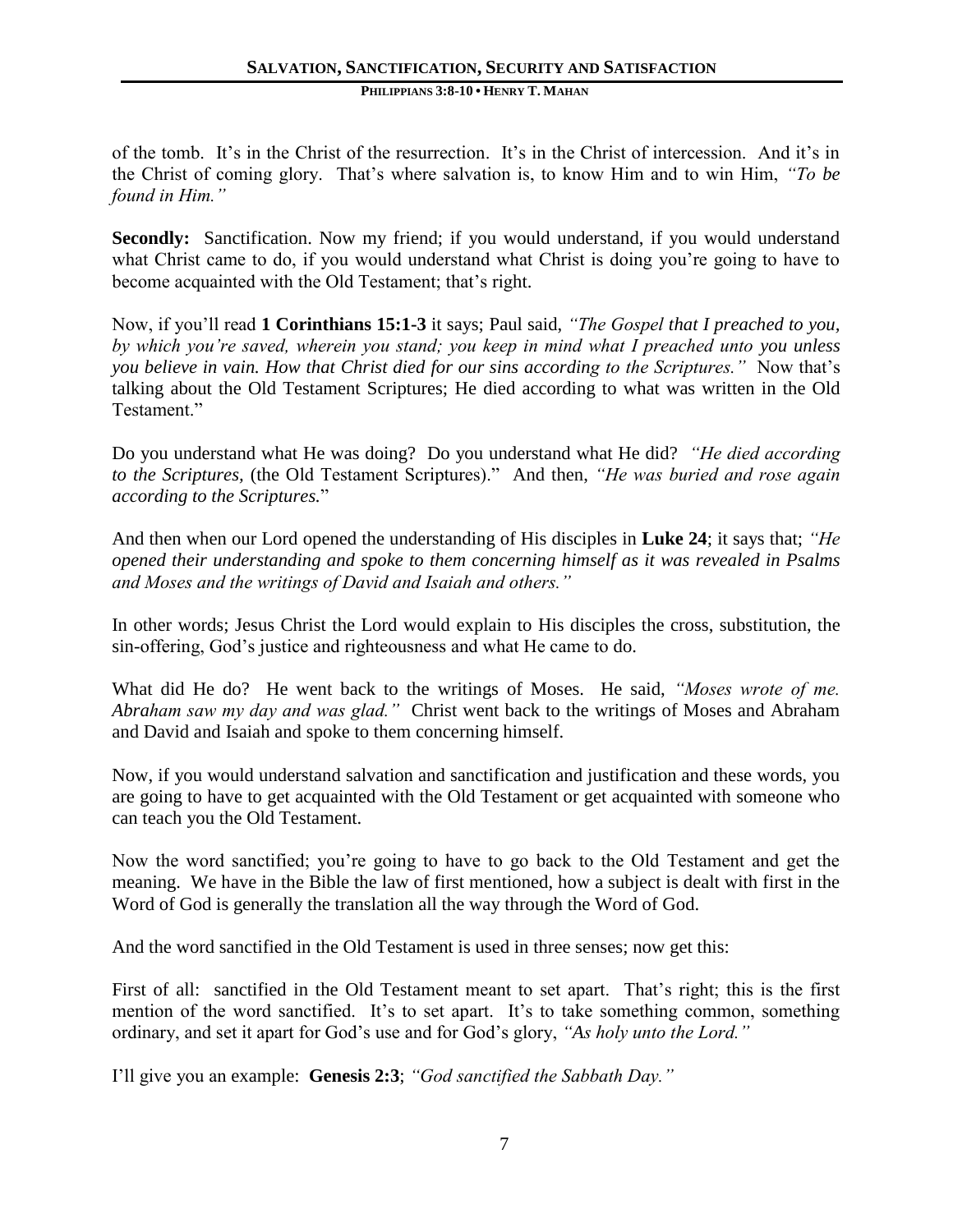Now if sanctification meant the eradication of an old nature only. If sanctification meant the removal of an old nature and the implantation of a new nature only, then how would you sanctify a day? How would you eradicate the old nature of a day? God sanctified a day. What would that mean? He set it apart. He said, *"This is my day. This is holy unto the Lord."*

And then in **Exodus 13:2;** *"He sanctified the firstborn, even the firstborn of the cattle and the sheep and the horses."* God said; *"The firstborn is mine."*

All right; in **Exodus 29;** *"God sanctified the tabernacle."* He said, *"This tent is mine.*" He sanctified the altar. He sanctified the vessels. He sanctified the priesthood; He set them apart, something ordinary, something common, something like everything else. But He said, *"This one's mine."*

And then in **John chapter 10:36;** the Lord Jesus said; *"The Father hath sanctified the Son."* Now Christ didn't need a second work of grace. Christ didn't need an old nature eradicated. Christ was perfect, but yet the Father sanctified Him, that is He set Him apart for a purpose, as a sin-offering, as a substitute.

That's the first meaning of sanctification in the Bible. God set Him aside, something that's ordinary; something's that common, setting it apart for His glory, *"holy unto the Lord."*

Now, in **Jude verse 1**; we have Jude writing to the believers, the apostle said*; "You are sanctified by God the Father."* God hath taken you from Adam's race, something common and ordinary, just like everybody else and He said: "You're mine, my brethren, my jewels, my chosen, and my sheep. I know my sheep. My sheep hear my voice." God has sanctified us and set us apart.

Secondly: All right; the second meaning of sanctification in the Old Testament means this; it's used when we are talking about regarding something as holy, treating something as holy, and declaring something to be holy.

That's right**! Isaiah 8:13**; Isaiah said, *"Sanctify the Lord God Himself in your heart.*" How am I going to sanctify God? That means to regard God as holy. *"Holy and reverend is His name."* I'm to have a reverent fear of God. I'm to declare God to be holy. I'm to look upon God as holy. I'm to treat God as holy because He is holy.

And then in **Numbers 20:12** God said; *"Moses; you didn't sanctify me in the eyes of the people. You didn't sanctify me. You didn't regard me as holy and treat me as holy."*

And then in **Leviticus 10:3** God says: *"I will be sanctified by all those that come near me.* (I will be regarded as holy. I will be looked upon as holy. I will be treated as holy)*."*

Now the Scripture tells us down in **1 Corinthians 1:2,** in the New Testament that *"We are sanctified in Christ Jesus."* We are, not going to be, not should be, not ought to be, but we are.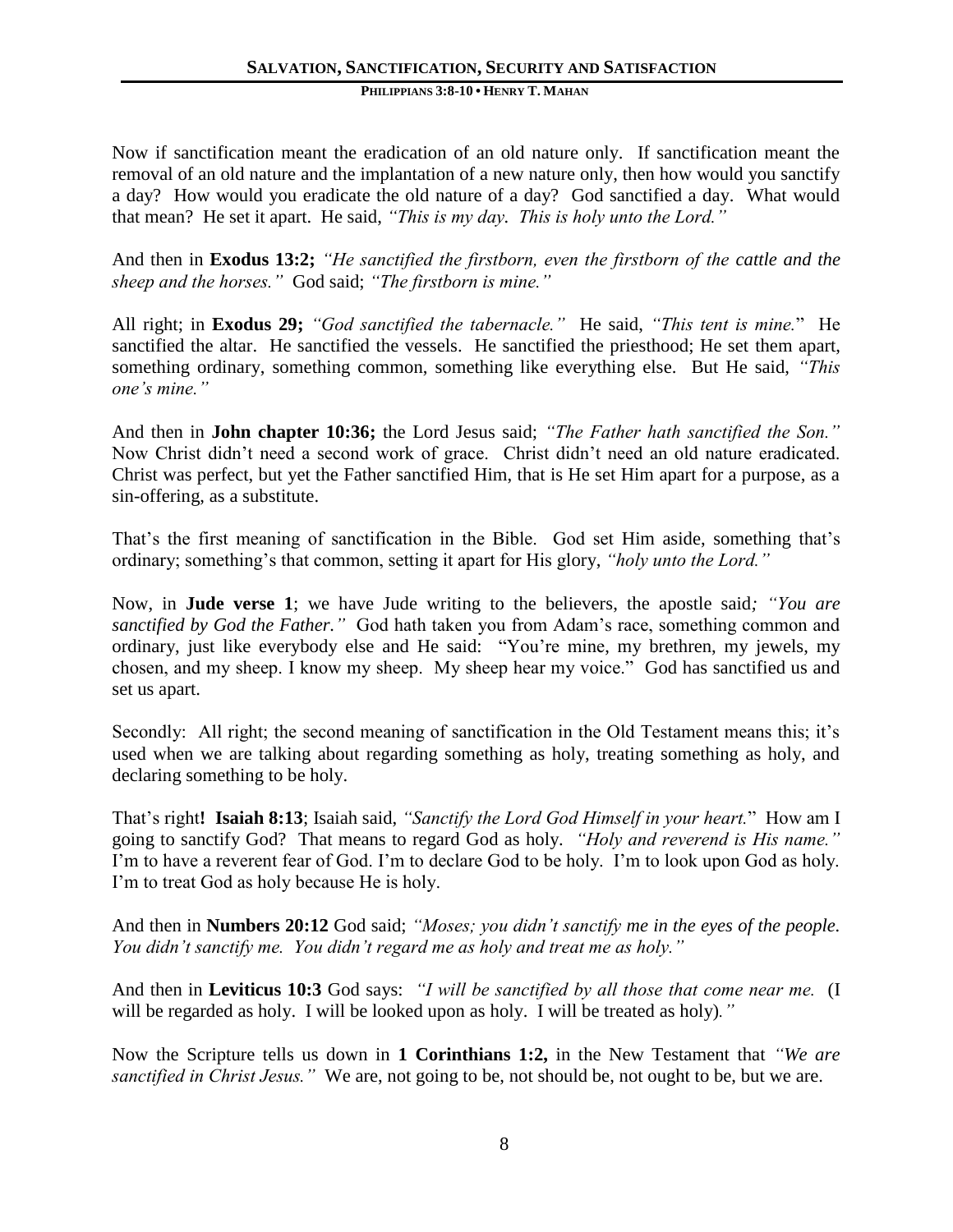#### **PHILIPPIANS 3:8-10 • HENRY T. MAHAN**

What does that mean? That means in Christ we are regarded as holy. We're holy in Christ. *"We're holy, unblameable and unreproveable."* He's going to present us before the Father's throne as completely pure, without spot or blemish. In Christ we're holy.

All right; there's a third meaning of sanctification in the Old Testament and here it is:

Thirdly: To actually make holy, it is to actually purify. In **Exodus Chapter 19** God said; *"Sanctify the people Moses; today and tomorrow, for the third day God will come down in their midst in the sight of the people. Tell them to wash their clothes and wash their hair and wash their bodies and purify themselves; I'm coming down, sanctify themselves."*

All right; in **Leviticus 20:7** it says: *"Sanctify yourselves and be ye holy."* In other words, the work of sanctification is not only God in His sovereign pleasure setting us apart and making us His own.

It's not only God almighty regarding us as holy in Christ but it's the Holy Spirit actually, through a work of grace, making us holy, progressively making us holy. *"Sanctify them through thy Word; thy Word is truth."*

*"Wherewithal shall a young man cleanse his way; by taking heed to the Word of God?"* We are being conformed to the image of Christ. And the fruit of the Holy Spirit is sanctification. *"That fruit is love, joy, peace, long-suffering, and patience."*

And I'm telling you this; a man who is not being sanctified progressively by the Holy Spirit has certainly never been sanctified by God the Father and has never been regarded as holy in Christ Jesus. *"If any man be in Christ he is a new creature."*

Now God's people are honest and they grow in honesty. God's people are truthful and they grow in truth. God's people are holy and they grow in holiness. They become more like Christ, more like Christ.

**Thirdly:** All right, our security. Now my friend, Paul said; *"That I may know Him and the power of His resurrection."* I want security in Christ. And this is a battleground but it ought not to be. Our security, our permanence in the kingdom of God is found in the same place as our salvation, in Christ. It's found in the same place as our sanctification, in Christ.

There's no security in religion. People get religion and lose it every day. There's no security in feeling. Feeling fluctuates. I feel good today and bad tomorrow. I feel holy today and have an experience of feeling unholy tomorrow. I can't trust my feeling.

And there's no security in a moral code because moral codes are changing all the time. People dress today like they never dressed 200 years ago. And I imagine 200 years from now it'll be amazing how people will act and talk and dress and so-forth.